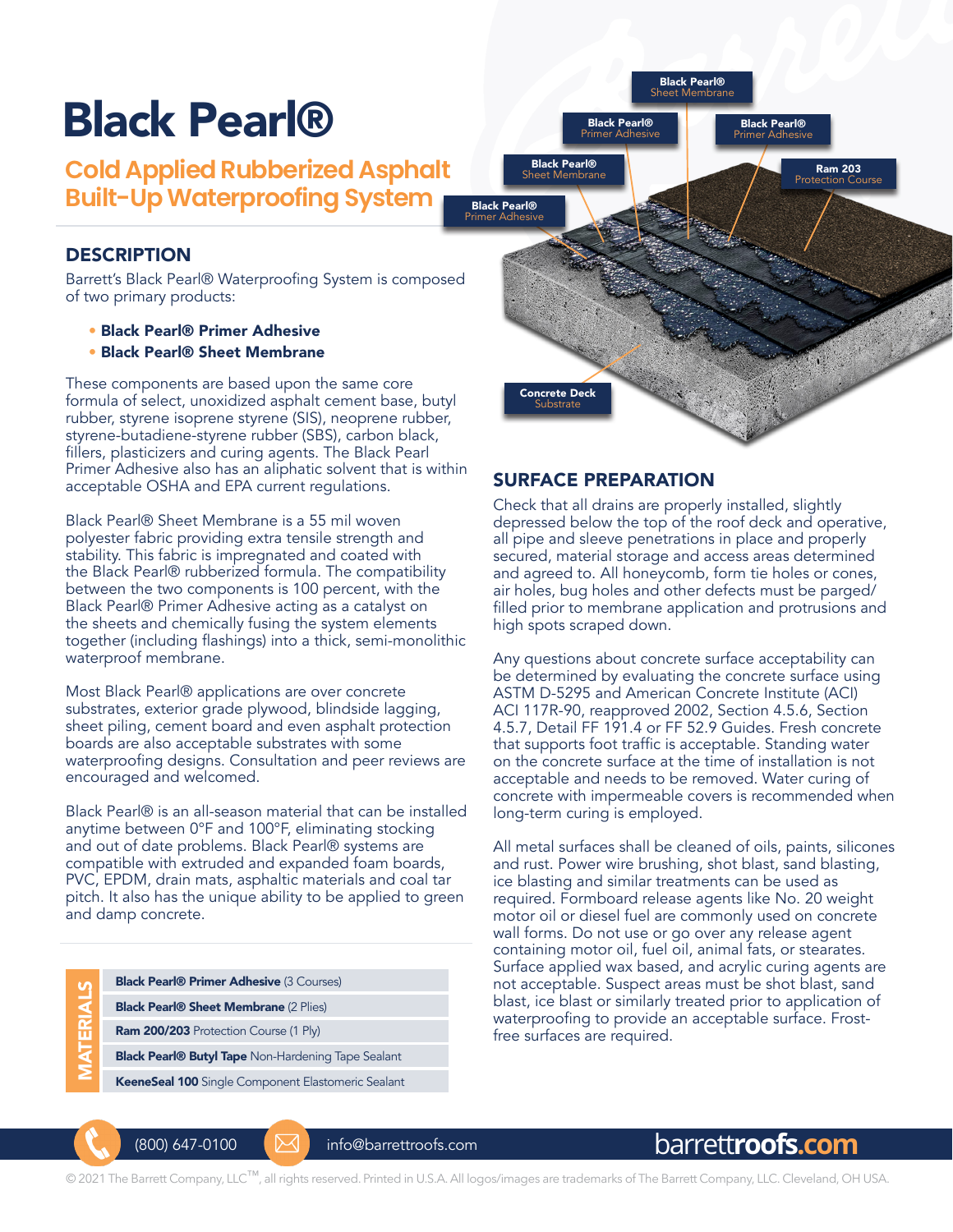## **CORNERS**

Exterior and interior corners are installed with 2 plies of Black Pearl® Sheet Membrane, each cut to 10 inches wide. First, apply 20 mils of Black Pearl® Primer Adhesive to the substrate. Then, embed the first layer of Black Pearl® Sheet Membrane into the adhesive so that there are 4 inches on one side and 6 inches on the other side.

Apply a second coating of the Black Pearl® Primer Adhesive onto the surface of the first sheet at a rate of 20 mils. Use a squeegee to embed the second sheet into the coating, this time alternating so that there are 6 inches over the 4 inch side and 4 inches over the 6 inch side. Ensure that the sheet is squeegeed firmly into place without any holidays, voids or air pockets. At parapet walls, membrane assembly should extend full height and to the outside edge of the parapet unless there is a thruwall flashing or reglet. Do not cover up any weep holes or thru-wall flashings.

## DRAIN DETAILS

Carefully clean drain sumps of any process oils, rust or other contaminants with solvent and powered wire brush if required. Make sure the drain is set below or at the drainage plane to ensure there are no dams preventing the free flow of water.

Install a 39 inch square sheet of Black Pearl® Sheet Membrane into 20 mils of Black Pearl® Primer Adhesive before running the ply sheets over the field of the deck. Install all waterproofing sheets over the drain. Cut out a small circular opening with slits carefully cut back to partially conform to the drain bowl shape. Install a clamping ring and cut back interior slit sheets to within 1 to 2 inches from the inside of the clamping ring. Do not allow any laps in the clamping ring area. All drains require clamping rings.

## PENETRATIONS

Cut a star pattern in the membrane slightly smaller than the outside diameter of the penetration. Coat the pipe/ sleeve and surrounding base with 20 mils of Black Pearl® Primer Adhesive. Wrap the pipe/sleeve with Black Pearl® Sheet Membrane to achieve a minimum of a 2 inch lap. Cut 3 inch long fingers at the base of the wrap to extend out at the change in direction. The membrane should be installed a minimum of 8 inches above water level onto the pipe penetration and 8 inches beyond the base of the pipe penetration.

Apply a second coating of Black Pearl® Primer Adhesive onto the first layer of the sheet membrane at a rate of 20 mils, extending onto the pipe and substrate. Embed the second layer of Black Pearl® Sheet Membrane into the coating, ensuring that it is all set with no voids or bridging in the primer adhesive. If any of the Black Pearl® Sheet Membrane is above-grade and exposed to sunlight,

apply 20 mils of Black Pearl® Primer Adhesive and embed with Ram 306 bitumen modified granular cap sheet. Alternatively, surface can be covered with one coat of Ram Ultra-White® Primer, followed by two coats of Ram Ultra-White® Acrylic Latex Coating. In all cases, install stainless steel clamps at the top of flashings.

If detail of projections requires Polymethyl Methacrylate, please refer to Barrett's Ram Quick Flash PMMA technical data sheets and installation instructions.

## JOINTS

Expansion joints, control joints, cold joints and pre-cast joints are all always reinforced.

#### Expansion Joints

For expansion joints up to 2 ½ inches, install a backer rod in the joint, leaving a  $\frac{1}{2}$  inch depth. Seal the opening with a layer of KeeneSeal 100, making sure that it is flush with the top of the deck. Once the sealant is fully cured, apply 20 mils of Black Pearl® Primer Adhesive 12 inches wide on both sides. Embed Black Pearl® Sheet Membrane into the coating, making sure that it is flush on both sides. Install the full system over the joint detail.

Expansion joints may take many different forms depending on manufacturers such as Watson-Bowman-Acme, Emseal, Construction Specialties, Migutan and other proprietary systems. Such assemblies may require job-specific details, which can be acquired by contacting your local Barrett representative.

#### Control Joints

Control joints are not required for the Black Pearl® system. If installed, however, they will need to be detailed. Apply 20 mils of Black Pearl® Primer Adhesive a minimum of 6 inches from each side of the control joint. Embed a 12 inch wide strip of Black Pearl® Sheet Membrane into the adhesive. If control joints are recessed, fill with Black Pearl® butyl tape before ply application. Install the full system over the joint detail.





(800) 647-0100 info@barrettroofs.com

# barrett**roofs.com**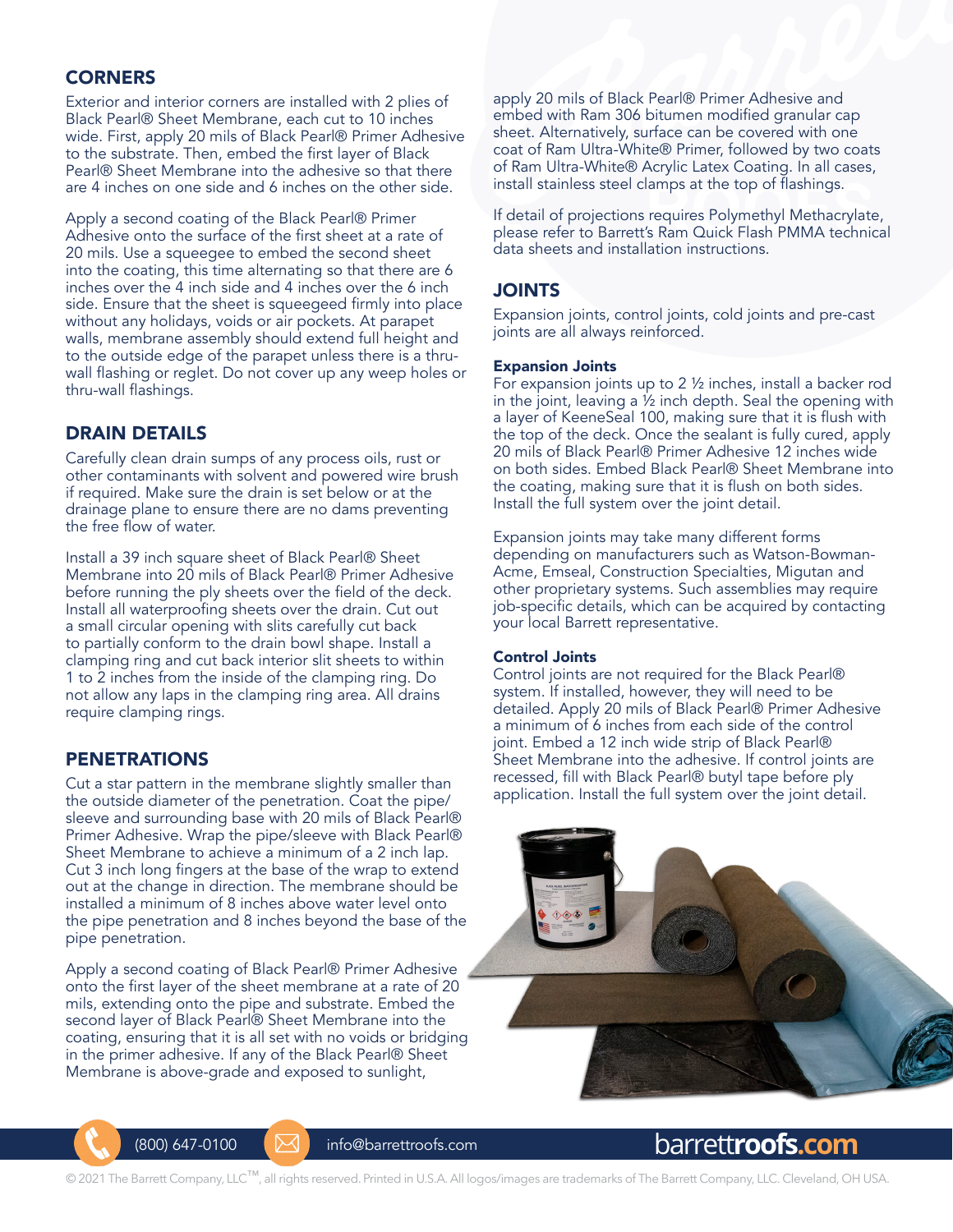#### Cold Joints

For cold joints, apply 1.5 to 2 gal/square of Black Pearl® Primer Adhesive. Embed one 6 inch wide ply of Black Pearl® Sheet Membrane centered over the cold joint, ensuring that it is well adhered without any holidays, fish mouths or air bubbles. Install the full system over the joint detail.

#### Precast Concrete

Precast concrete decks generally require a topping slab, as recommended by ASTM and most authorities. Consult Barrett for applications over precast decks without a topping slab. Precast joint treatment will vary with prestressed and post-stressed T's, hollow core decks, and site conditions. Any joints that are uneven must be filled with cement-rich mortar and finished to provide a smooth transition from one plank to the next.

The joints are then stripped in, first with a 9 inch sheet and followed by a 12 inch sheet of Black Pearl® Sheet Membrane, both set in Black Pearl® Primer Adhesive (1.5 to 2 gal./square, approximate), that extends 4 inches beyond any mortar transition required by uneven joints. In cases where the mortar transition is wider than 6 inches, the stripping width shall be increased to extend a minimum of 3 inches beyond the mortar. Ensure that all joints are fully reinforced before the field of the deck is waterproofed.

#### Change of Plans

Install 20 mils of the Black Pearl® Primer Adhesive into the horizontal-to-vertical junction a minimum of 7 inches onto the vertical and horizontal surface. Install the Black Pearl® Sheet Membrane a minimum of 6 inches onto the horizontal-to-vertical junction. Use these measurements to install a second ply. Install the complete system over the detailed area to a height that is 8" above water level, then terminate appropriately.

IIf detail of projections requires Polymethyl Methacrylate, please refer to Barrett's Ram Quick Flash PMMA technical data sheets and installation instructions.and Membrane technical data sheets and installation instructions.

## HORIZONTAL MEMBRANE APPLICATION

#### Horizontal Application

Apply 15-20 mils of Black Pearl® Primer Adhesive with a non-serrated straight edge squeegee at the rate of 80 sq ft/gal. Allow it to dry to a tacky condition (approximately 20 minutes) before installing the Black Pearl® Sheet Membrane. Adhesive must extend 1 inch beyond the sheet.

*NOTE: Apply only as much adhesive as can be covered with a sheet before the self-priming adhesive loses tack. The ratio to follow when installing our Black Pearl® system is one pail (5 gal) of Black Pearl® Primer Adhesive for every one roll (66 ft) of Black Pearl® Sheet Membrane.*

Rub the sheet into the Black Pearl® Primer Adhesive with a stiff broom, squeegee, hand garden roller, or similar method.

Lap all edge seams a minimum of 3 inches. Stagger all end laps a minimum of 6 inches. Ensure that total contact with the substrate is maintained. Any membrane "bridging" is unacceptable and will come back to haunt you the installer. Coat the top of the first ply with 15-20 mils of Black Pearl® Primer Adhesive at the rate of 80 sq ft/gal. Allow to dry to tack state. Smoothly embed the second ply, offsetting the side laps of the first ply by half a sheet's width. Any "Fishmouths" or wrinkles in the fabric need to be cut out and detailed.

If additional plies are specified, repeat the same procedure. With multiple ply application, check the adhesion of each ply by applying hand pressure to the sheet. If the sheet moves, delay the next ply application until the underlying sheet has set.

When all specified plies are installed, it is time to run the flood test (ASTM D-5957), or EVM survey (ASTM D-7877). If any leakage or voids are detected, repair the suspect area and retest until there is no leakage of any kind.

When testing is complete, uniformly coat the final sheet with 15-20 mils of Black Pearl® Primer Adhesive at the rate of 80 sq ft/gal. If specified, install a Ram Protection Course directly into the top coat of Black Pearl® Primer Adhesive, starting at the low points. Install any additional overburden such as aeration mats, root barriers, concrete pavers, stone ballast, and similar components in accordance with plans and specifications.

## VERTICAL MEMBRANE APPLICATION

#### Footer Detail

Install 20 mils of the Black Pearl® Primer Adhesive into the horizontal-to-vertical junction a minimum of 7 inches on the vertical surface and as far a possible onto the horizontal, leaving room for the termination bar. Install the Black Pearl® Sheet Membrane a minimum of 6 inches onto the horizontal-to-vertical junction. Repeat the previous step with 20 mils of Black Pearl® Primer Adhesive. Then install the complete system over the detailed area. All other detailing follows the installation guidelines for horizontal applications.

#### Vertical Surfaces

For applications on vertical surfaces, the Black Pearl® Sheet Membrane is to be applied in vertical strips and terminated at grade. Apply Black Pearl® Primer Adhesive at a rate of 80 sq ft/gal. Pre-cut sheets of the Black Pearl® Sheet Membrane to workable lengths (typically about 5 to 7 feet). Allow Black Pearl® Primer Adhesive to dry to a tacky state, then embed the sheets smoothly into the coating, ensuring that they fully adhere to the vertical substrate. Side laps shall be maintained at 3 inches. The bottom of the sheet shall start at the corner of the



(800) 647-0100 info@barrettroofs.com

# barrett**roofs.com**